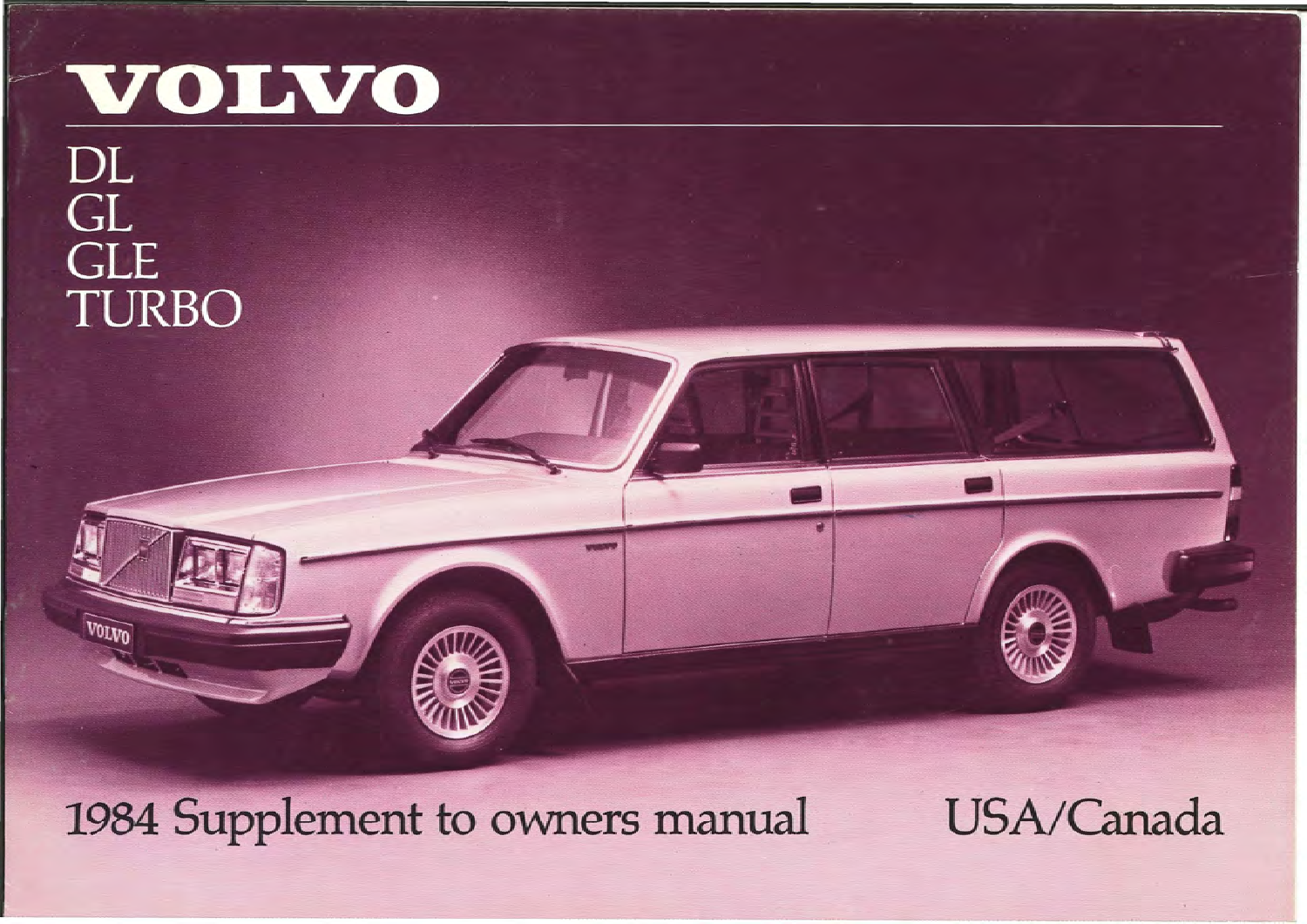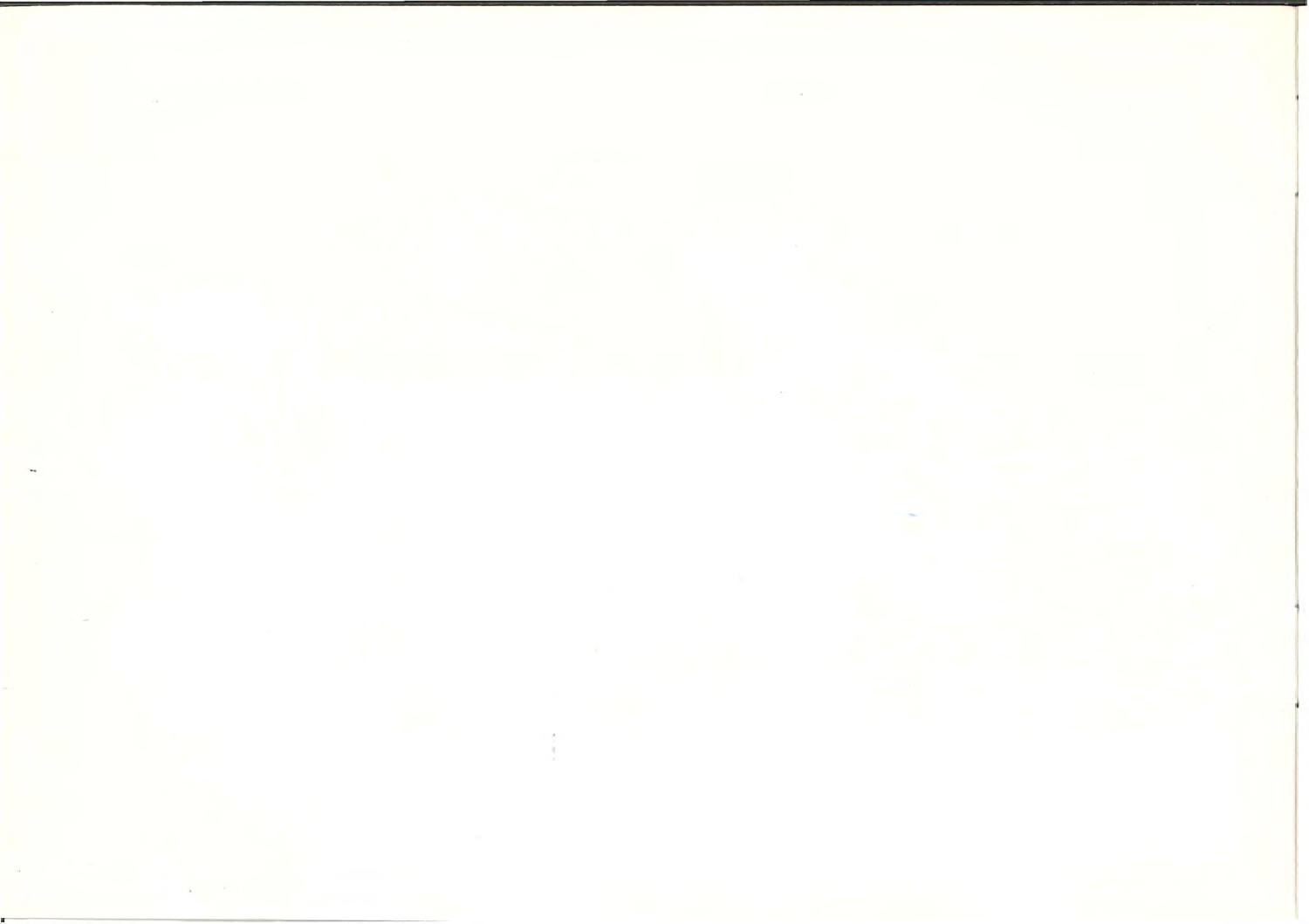1

### **Foreword**

This supplement to the Owner's Manual deals with the changes made to the Volvo DL, GL, GLE and Turbo models since the printing of the Owner's Manual. For example the new heated Lambda-sond<sup>®</sup> on the B23F engines. This new Lambda-sond<sup>®</sup> normally needs no service and consequently no indicator lamp is instalied in the instrument cluster (page 2).

There is also a shift indicator lamp installed in the instrument cluster on all manual transmission **DL** and GL modeis. The light can help you obtain a mileage improvement of six percent or more, depending on how you normally drive (page 2).

However, the most interesting new feature is the engine in the Volvo Turbo. This engine, called B21FT-Intercooler, which supersedes the B21FT, gives higher output, 162 hp, and higher torque, 181 ft. lbs., than the B21FT. The new Intercooler engine is described on pages 4-6.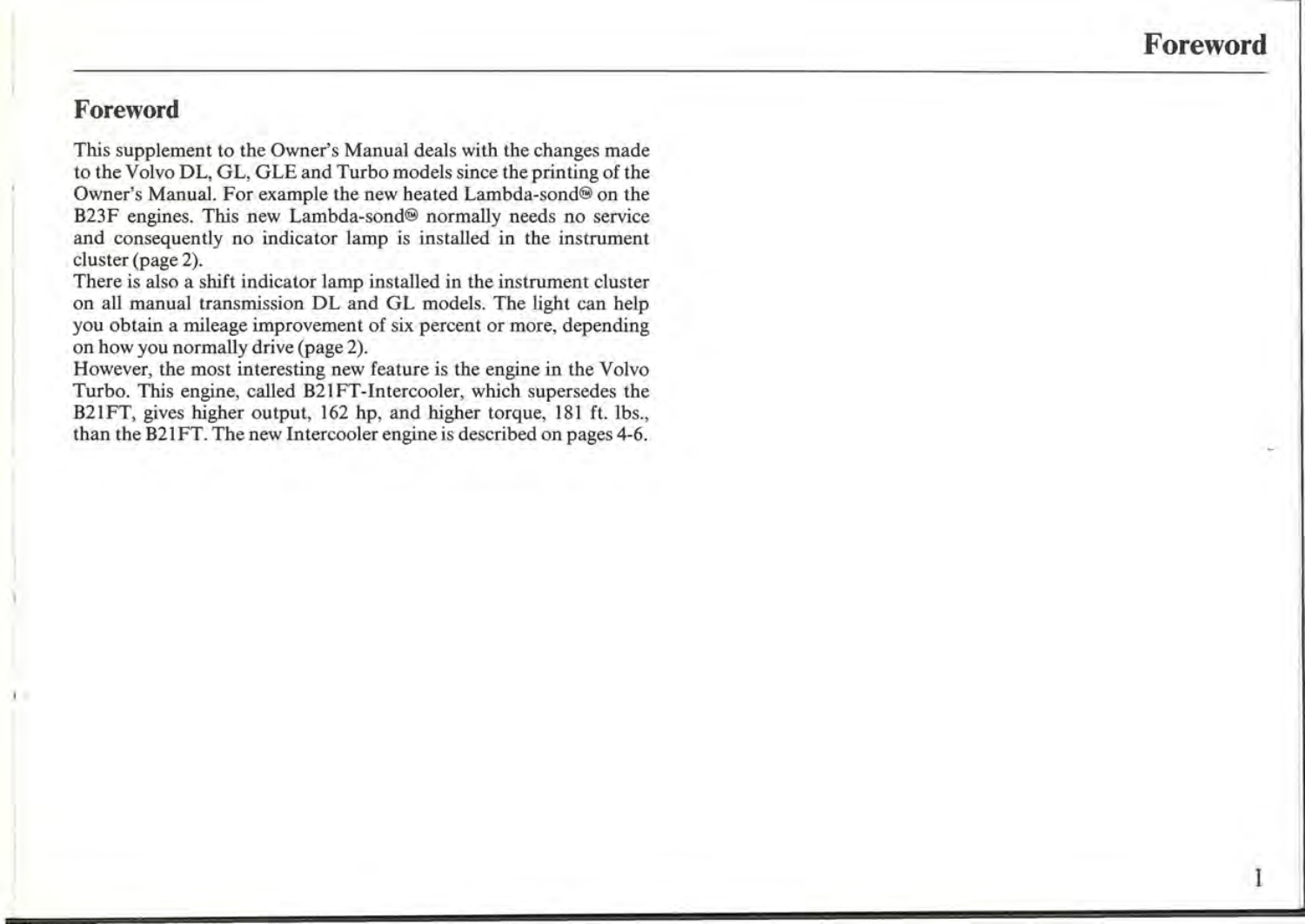## **Instrument**



Reminder light, Lambda-sond®

#### Reminder light, Lambda-sond<sup>®</sup> (oxygen sensor system) service

On late-production cars with the B23F engine, the oxygen sensor (Lambda-sond<sup>®</sup>) is electrically heated. The use of a PTC (Positive Temperature Coefficient) element to heat the Lambda-sond ensures a shorter warm up time and continuous operation at its working temperature.

This type of Lambda-sond<sup>®</sup> does not require periodic replacement and therefore the Lambda-sond® reminder light is not connected on late production cars with B23F engine.

\*Lambda-sond® is a trademark of Volvo of America Corporation.

#### Shift indicator light (Manual transmission late-production cars only)

The Volvo shift indicator light (S.I.L.) is a device designed to help you get even better gas mileage from your Volvo car. Studies have shown that the best fuel economy is obtained by shifting gears at low engine rpm and high relative engine load. The Volvo S.I.L. is calibrated to show you when to shift for improved mileage without sacrificing smooth acceleration.

Use of the S.I.L. is simple. Shift to the next higher gear as soon as the light comes on. You may find after using the S.I.L. for some time that your natural shifting rhythm will adapt to the S.I.L's suggestion. Some drivers may even shift before the light comes on.

Obviously, there will be times when you need to shift later than the light would indicate (for example, when climbing hills or trailer towing). Using the light regularly, however, should result in a mileage improvement of six percent or more, depending on how you normally drive.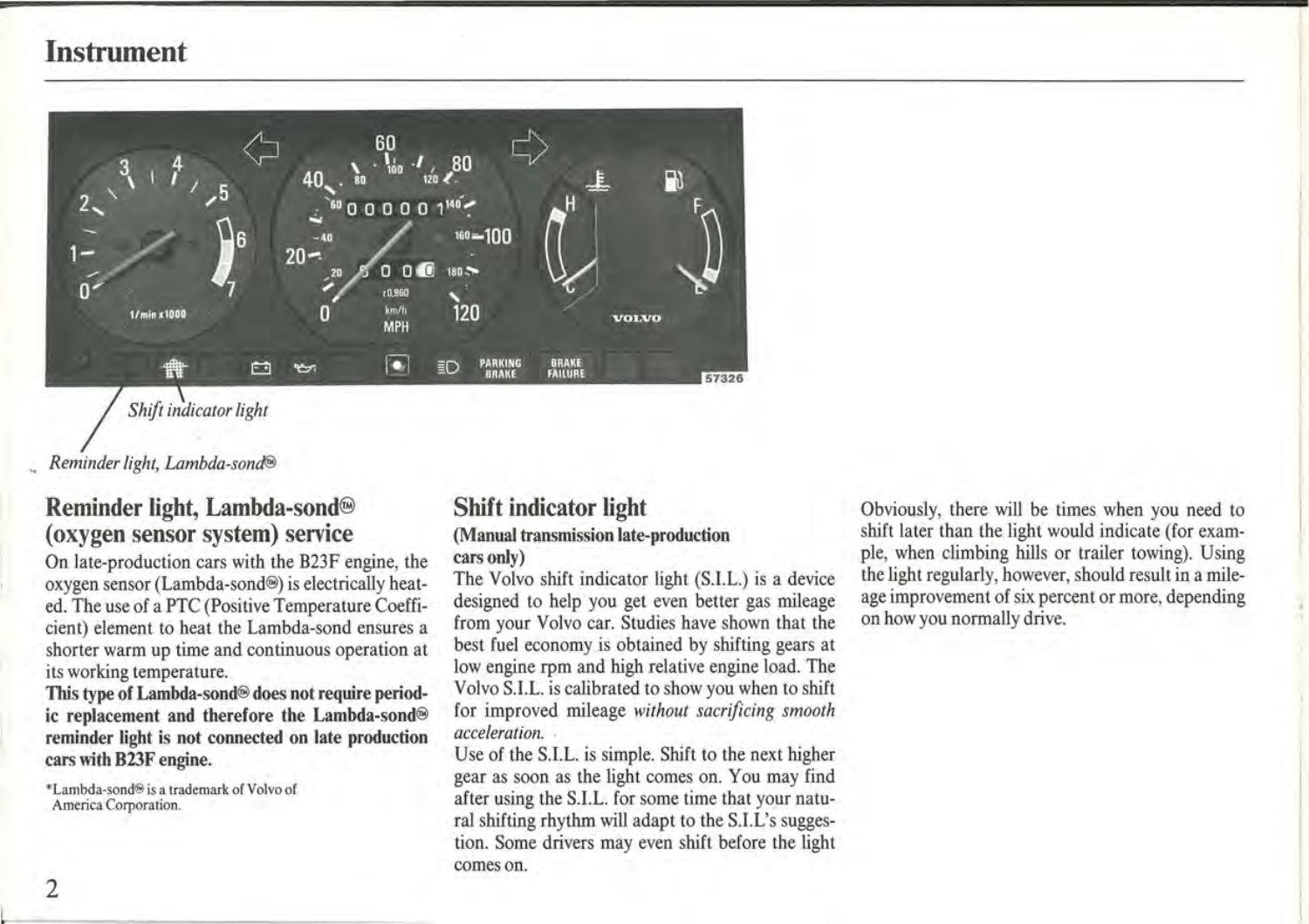# **Instrument**

#### **Programming instructions for shift indicator**

If the eurrent supply to the eontroi unit is eut (battery diseonneeted), the eontroi unit will have to be re-programmed as the control unit memory will be erased.

Drive the car in each gear (first gear not necessary) for approximately 8 seconds.

The gear change indicator light will flicker onee (0.5 seeonds), as eaeh gear is programmed.

Note: Remove the foot completely from the clutch pedal after each gear change when programming the control unit.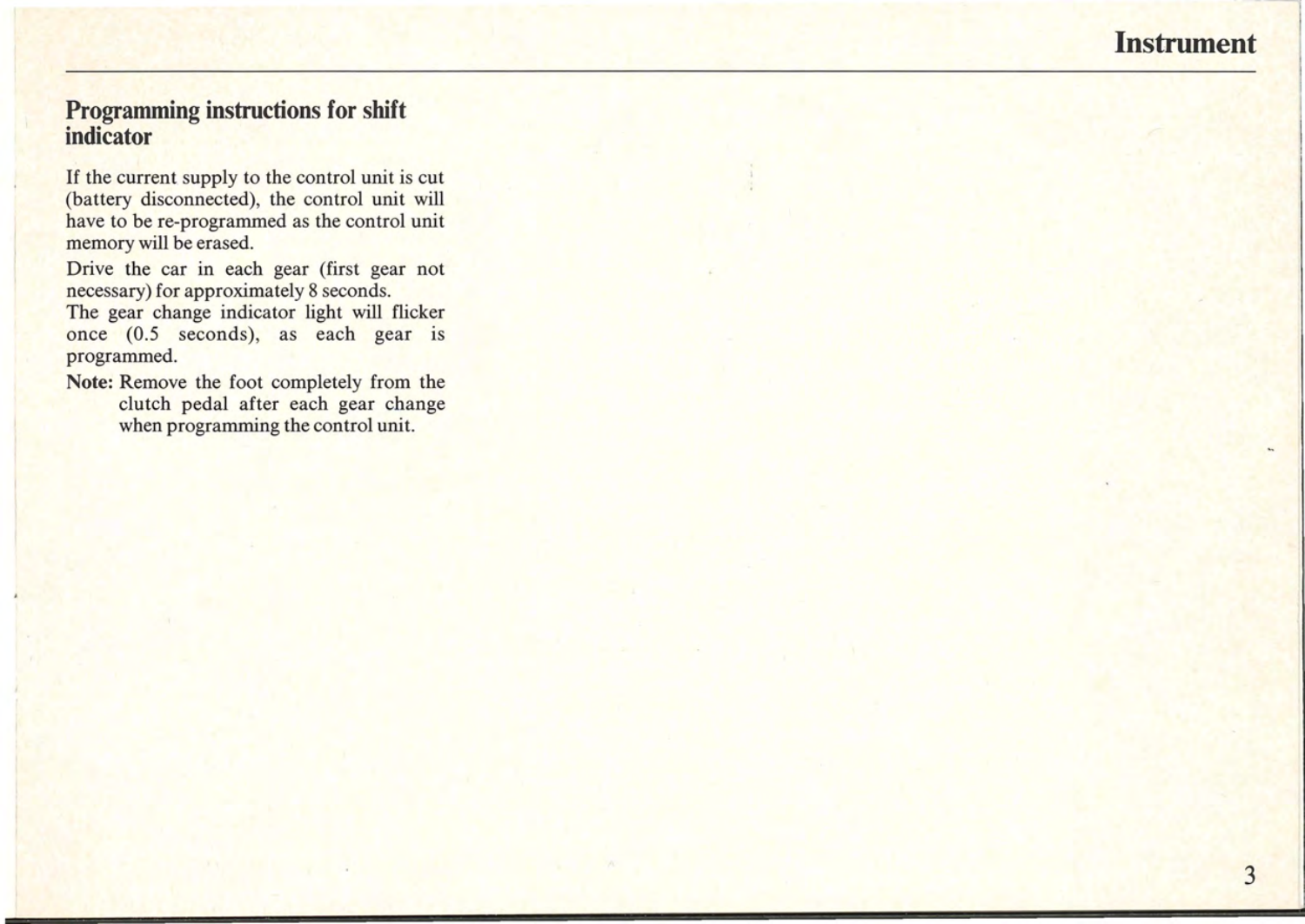## **The Intercooler Boost System**



#### **The Intercooler Boost System**

The B21FT Turbo engine employs a turbo-charger to force air into the engine inlet manifold at a boost pressure of approx. *6.S* psi. The resulting increase in air flow mass boosts power output by approximately 30 horsepower over that developed by the normally aspirated B21F engine. In carrying the tuning process one stage further, the Intercooler Boost System cools the compressed inlet air and increases the boost pressure to approx. 8 psi. An rpm relay triggers the on-off valve to control the pressure to the wastegate actuator. This increases the boost pressure by an additional *2.S* psi when the engine is running above 3,700 rpm.

The intercooler is located between the turbo compressor and inlet manifold, and limits intake air temperature rise to approximately *SO-89°P* (lO-30°C). This compares with about *IOS-17SoP* (40-80°C) for the standard turbo engine. The resulting increased air density and boost pressure increases the engine power output by an additional 30 horsepower over the standard turbo engine.

 $\mathcal{L}$ 

J

Engine torque is increased over the full working rpm range, producing improved performance characteristics without compromising the smoothness or noise level over that of a standard turbo engine.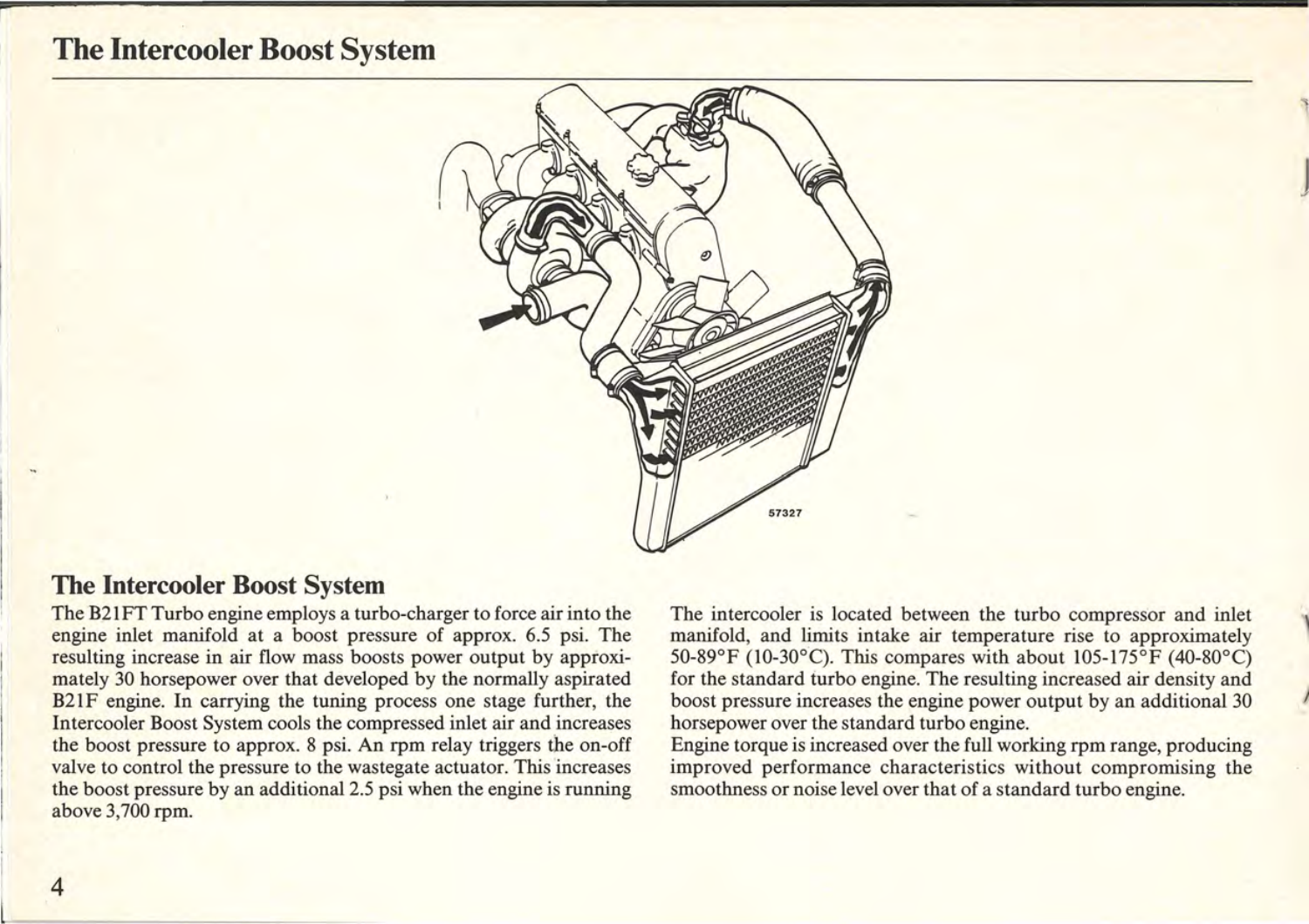

# **Charge Pressure Controi System**

 $\int$ 

 $\overline{\mathcal{N}}$ 

 $\sqrt{2}$ 

The Intercooler Boost System incorporates a charge pressure controi system, including a solenoid valve controlled by an engine rpm relay. The engine rpm relay is also connected to a separate relay which disengages the AC compressor under certain conditions.

Normally the engine rpm relay is off and the solenoid valve is closed. Charge pressure is limited to approx. 8 psi by the wastegate actuator.

When the engine is accelerated above 3700 rpm, the solenoid valve opens and the wastegate actuator is off-Ioaded slightly permitting an increase in charge pressure to a max of approx. 10.5 psi. At the same time the AC compressor is disengaged by its relay and thus does not "steal" power from the engine.

During normal driving the AC function is not affected.

## **Fuel**

The B21FT with Intercooler Boost System requires the same octane **unleaded gasoline** as the B21FT:

91 octane RON  $AKI = 87 (R + M)/2$  $(AKI = Anti Knot KIndex)$ 

## **Cooling Fan**

An auxiliary cooling fan is mounted in front of the intercooler to increase air flow through intercooler and radiator. The fan is thermostatically controlled and helps to maintain a normal operating temperature range under adverse driving and/ or climatic conditions.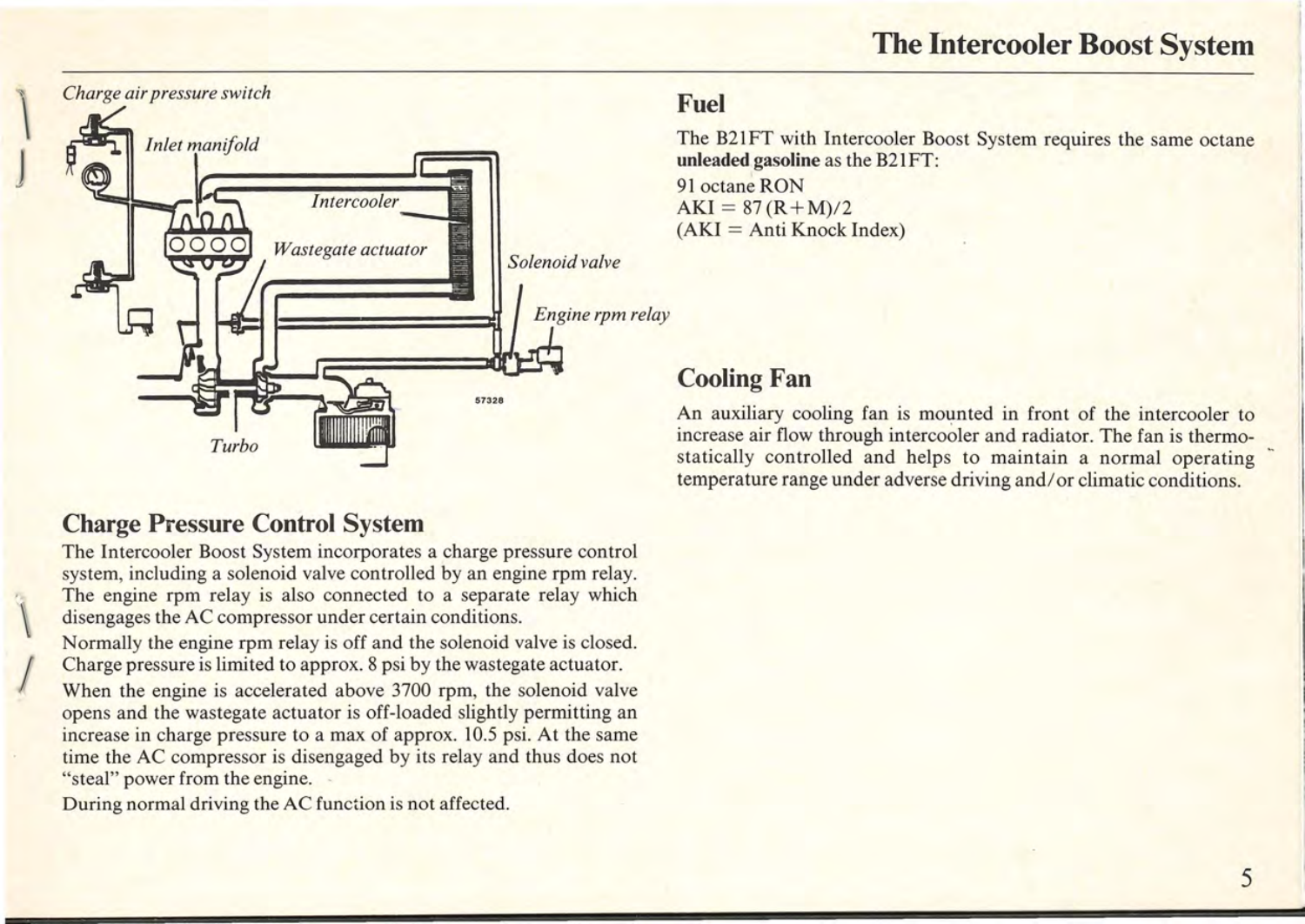# **Warranty, Servicing**

#### **Warranty**

The Volvo 12 month New Car Limited Warranty is uneffected by the addition of the Intercooler Boost System provided the boost pressure is not altered from the pre-set factory adjusted specification. The wastegate rod sleeve has been sealed to ensure adherence to specifications. Tampering with the boost pressure adjustment may affect consideration under the Volvo New Car Limited Warranty if it is determined that this alteration contributed to the failure of a component(s) or system(s).

Failures resulting from misuse, negligence, modification, accident or lack of required maintenance (including oil and filter changes at 3,750) miles/6,25O km intervals) are not covered by the warranty. Please refer to your Warranties and Maintenance Records Booklet for complete details on the Volvo New Car Limited Warranty. You should also contact your Volvo dealer to discuss particular servicing requirements for your car based on the driving conditions you experience.

## **Servicing**

The Intercooler Boost System requires no more service than outlined in the normal maintenance schedule for Turbo engines in your Owner's Manual and Warranties and Maintenance Records Booklet. However, it is recommended that the hose connected to the wastegate actuator, the on-off valve and the air pipe be checked every 30,000 miles (50,000 km). These hoses should be free from damage and leak proof.

'"

,

Please note: Recommended engine oil change at intervals of 3,750 miles/6,250 km must be adhered to.

Consult your Owner's Manual for correct oil specifications. Oil additives must not be used!

## **Specifications**

| B <sub>21</sub> FT-Intercooler |  |
|--------------------------------|--|
| $162$ hp/5,100 rpm             |  |
| 181 ft.lbs./3,900 rpm          |  |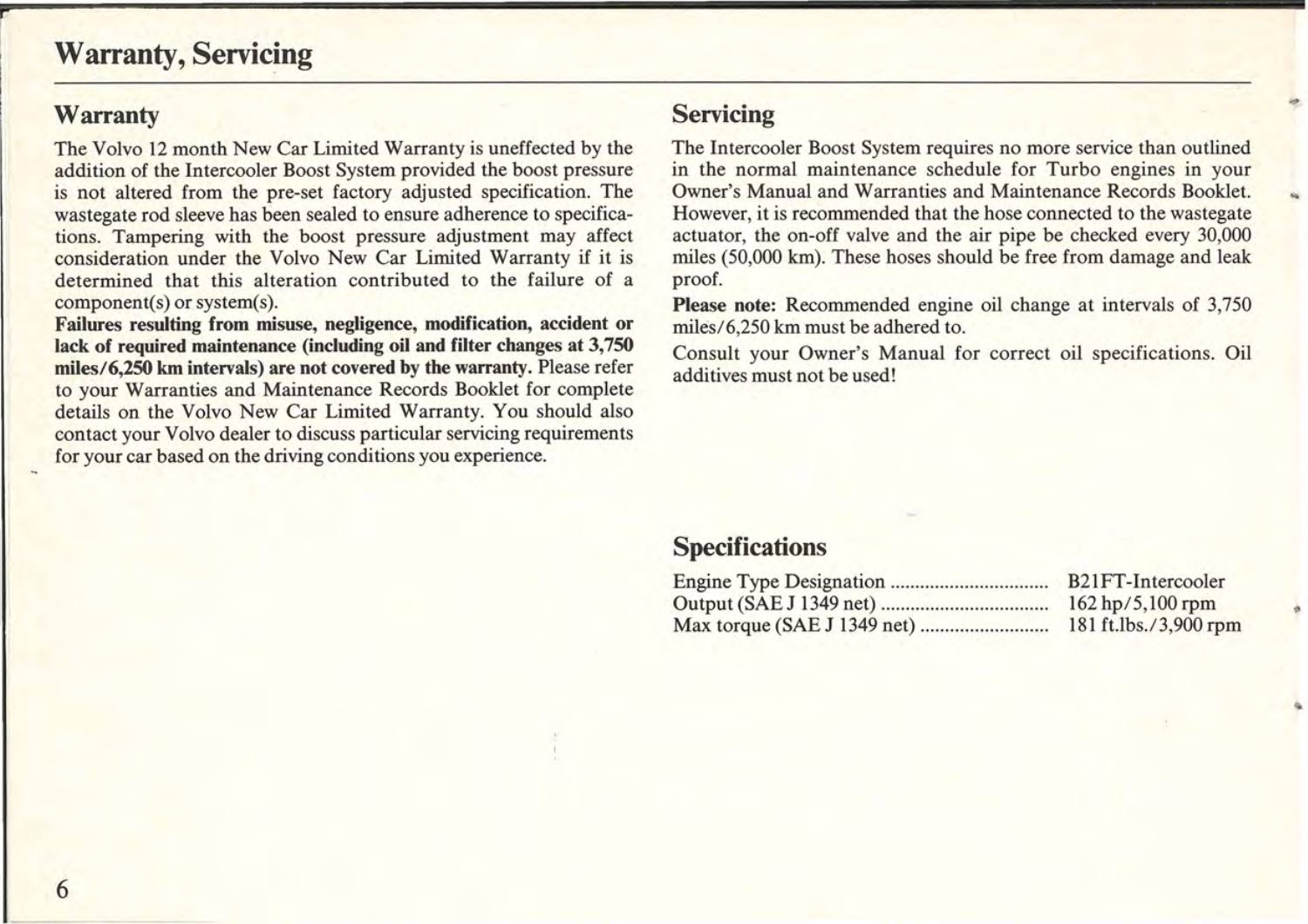#### **Shift Light Survey - Free Gift Offer\***

If your Volvo is equipped with the shift indicator light, you can qualify for a free Volvo gift.

Simply drive your new Volvo for at least one month and fill out the attached survey questionnaire. Then mail the completed card to us. No postage is necessary if mailed in the U.S. Don't forget to include your name and ad-

dress so we can send your free gift! \* *Offer valid through September 30, 1984.* 

~

 $\epsilon$ 

...

#### **Shift Light Questionnaire**

How long have you had your new Volvo?

Approximately \_\_\_\_\_\_ weeks. What percent of the time do you shift with or before the light?

percent

As a way of improving fuel economy, I feel the Volvo shift light is:

| Extremely Helpful_ | <b>Helpful</b>         |  |  |
|--------------------|------------------------|--|--|
| Has No Effect_     | Has a Negative Effect. |  |  |

Acceleration performance of the ear when using the shift light is:

| Excellent_       | Very Good.   |  |  |
|------------------|--------------|--|--|
| Good             | Fair         |  |  |
| P <sub>oor</sub> | Very Poor___ |  |  |

If a shift light was optional equipment on a ear, how interested would you be in ordering it?

> Very Interested\_ Not Interested\_ Somewhat Interested\_

How much would you be willing to pay for the shift light if it was an option?

Over \$100\_ About \$20\_ About \$100\_ About \$10\_ About \$50\_

If the shift light was standard equipment, would it affect your choice of the Volvo over other cars?

> Very Positive\_ Positive<sub>\_\_\_</sub> Neutral\_

Negative\_ Very Negative\_

#### **Additionai Comments:**

| Mr./Mrs./Miss/Ms._                                      | First Name | Last Name  |              | Date |
|---------------------------------------------------------|------------|------------|--------------|------|
| <b>Street Address</b><br>controlled at the condensation |            | $\cup$ itv | <b>State</b> | Zip  |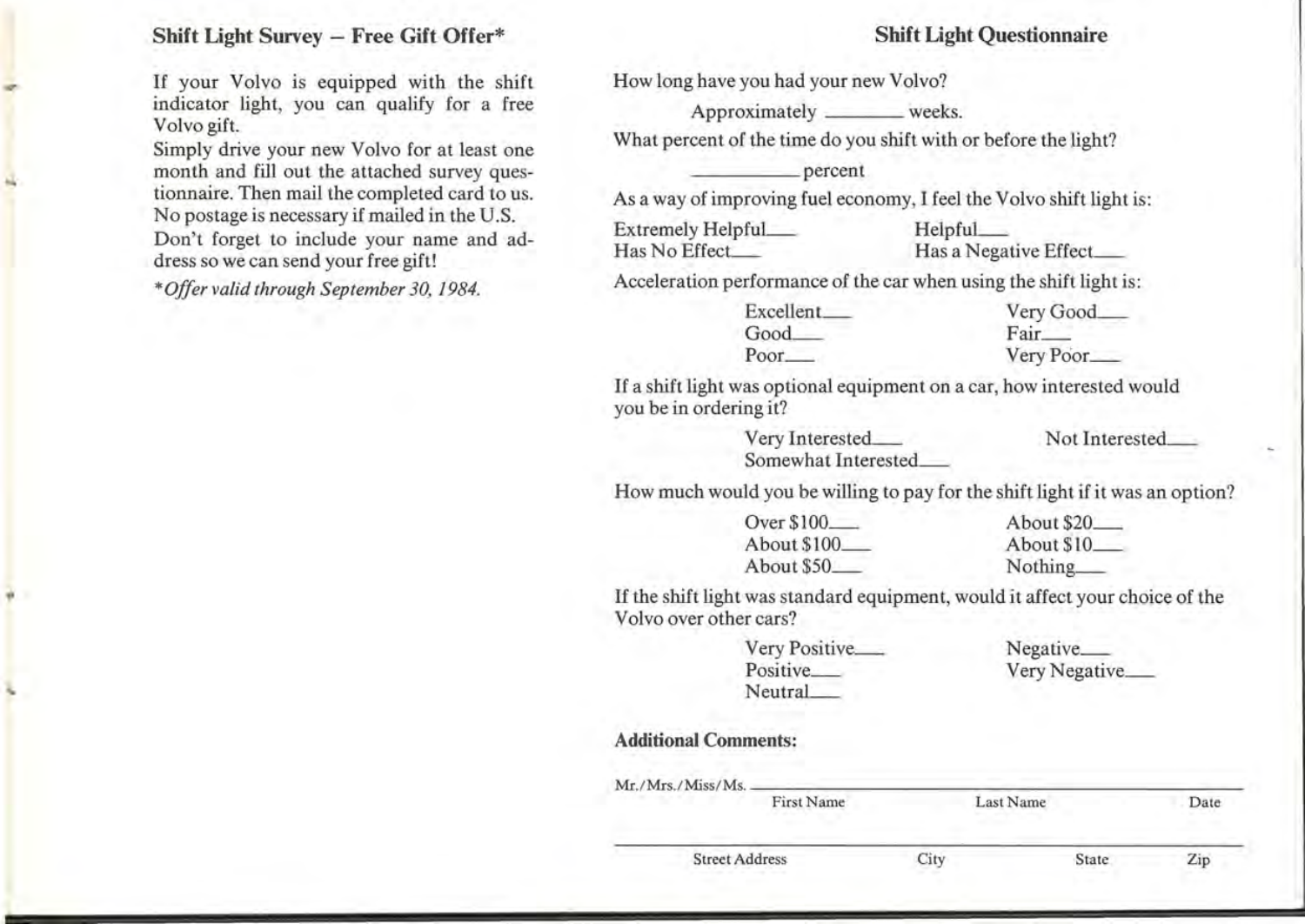ATTN: PRODUCT PLANNING DEPT. **Volvo of America**<br>Rockleigh Industrial Park ATTN: PRODUCT PLANNING DEPT. Rockleigh, New Jersey 07647-9981 Rockleigh, New Jersey 07647-9981 Rockleigh Industrial Park **Volvo of America Corporation**  POSTAGE WILL BE PAID BY ADRESSEE FIRST CLASS POSTAGE WILL BE PAID BY ADRESSEE FIRSTCLASS PERMIT NO. 25 NORTHVALE, NJ **BUSINESS REPLY MAIL BUSINESS** PERMIT NO. 25 **REPLY** Corporation **NAIL** NORTHVALE, NJ  $\Rightarrow$ NOPOSTAGE<br>IFMALLED<br>IFMALLED<br>UNITED STATES<br>UNITED STATES UNITED STATE S NOPOSTAGE NECESSARY IFMAILED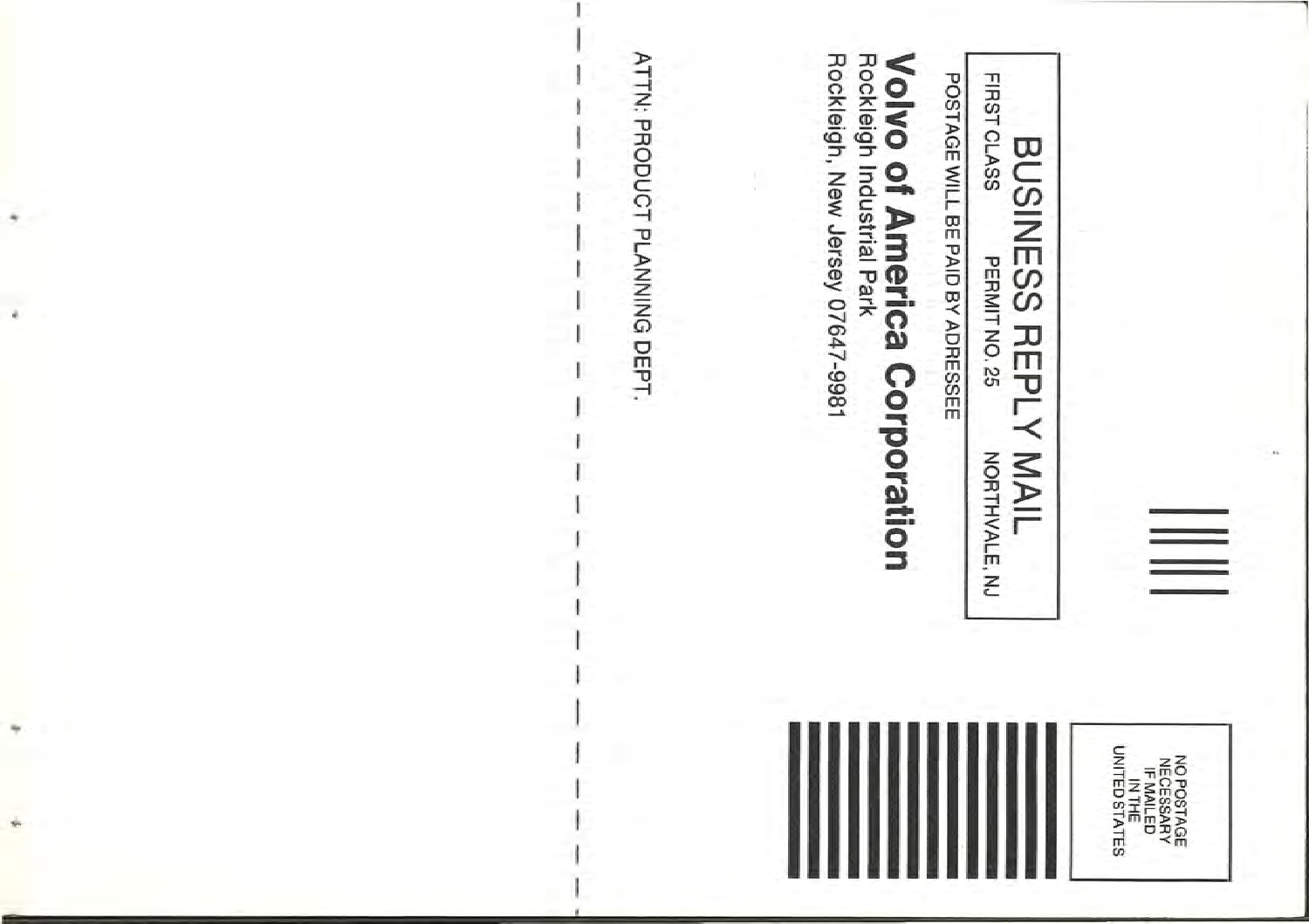